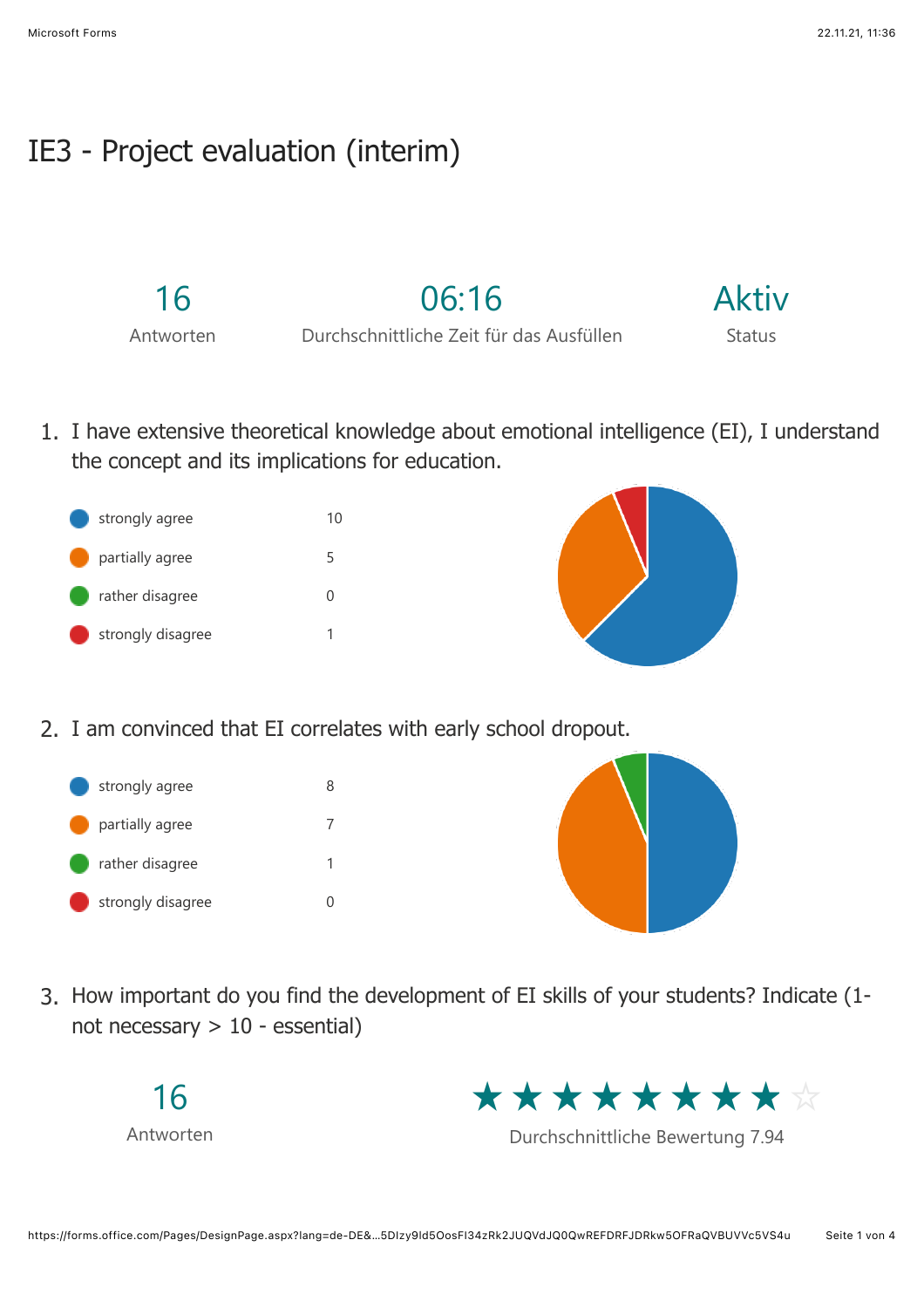4. I have built a wide repertoire of materials, methods and techniques for the development of EI skills and can apply them in practice.



5. How many participants of your organization are actively involved with the IE3 project?

|                 | Neueste Antworten    |
|-----------------|----------------------|
| 16<br>Antworten | $^{\prime\prime}$    |
|                 | $^{\prime\prime}$ 3" |
|                 | $^{\prime\prime}$    |

6. How many participants within your network already know about the IE3 project?

|                 | <b>Neueste Antworten</b> |
|-----------------|--------------------------|
| 16<br>Antworten | "4"                      |
|                 | $^{\prime\prime}$        |
|                 | $n_1 n$                  |

7. I am able to convince participants of my organization about the necessity of developing IE skills.



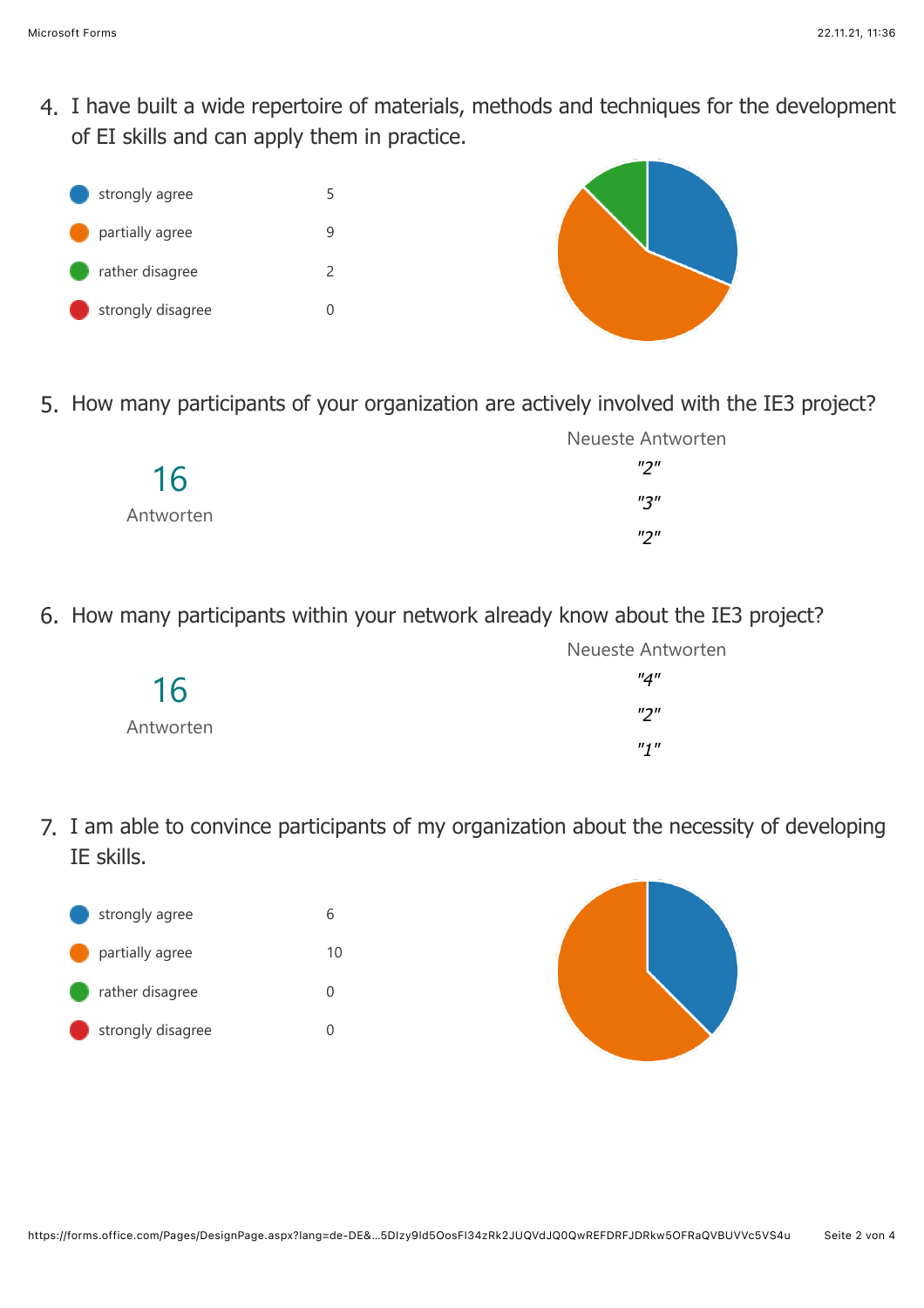8. I am able to train my colleagues about instruments, methods and techniques that help to develop EI skills (train-the-trainer).





9. My organization implemented well established systems for train-the-trainer-courses.





10. I recognize the individual need of developing EI skills at my organization.





11. At my organization, EI plays a role as follows

16 Antworten



"not much yet"